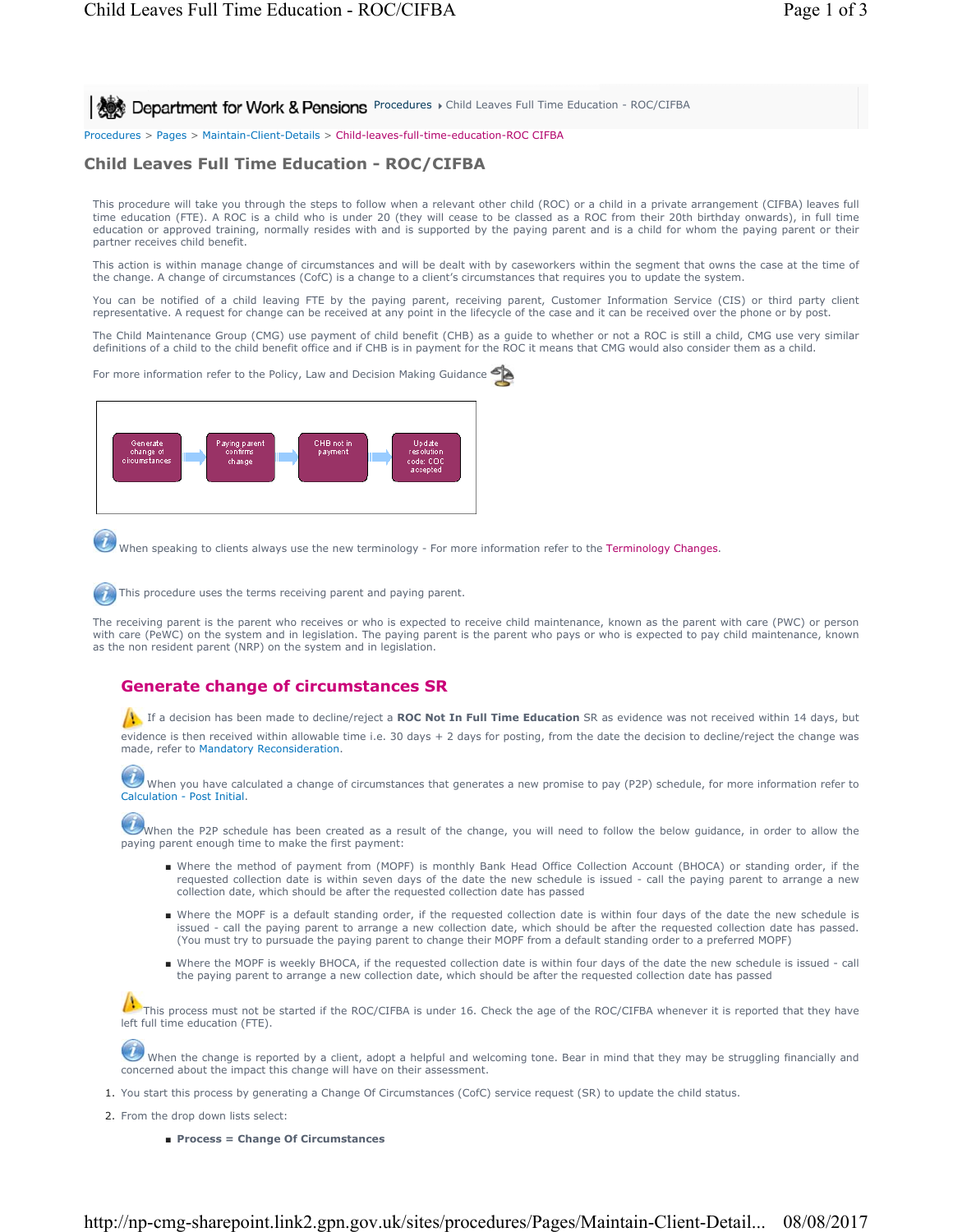- **Area = Change Child Status**
- **Sub Area = ROC Not In Full Time Education**

The **Source** is the person who is reporting the change in the **Last Name** and **First Name** fields of the SR, from the **Source** dropdown select their role on the case e.g. NRP or PWC.

In the **CoC More Info** tab enter the details of the person that the change relates to in the **Subject Details** field and select their role from the **Subject Type** dropdown e.g. NRP or PWC.

Change the **Status** of the SR to **In Progress**. This will generate an **Activity Plan** for you to follow; an **Activity Plan** is a list of activities to 3. be processed for the change to take place.

# **Paying parent/third party client representative notification**

- 4. Record the effective date of this change. For more information on effective dates refer to the Policy, Law and Decision Making Guidance.
- 5. Update the **Resolution Code** to **CoC Accepted** and complete the subsequent perform calculation work item that is generated.

# **Receiving parent/third party client representative notification**

CHB does not need to be in payment for a CIFBA to still be valid, all evidence must be evaluated before making a decision whether the CIFBA has left Full Time Education. Further evidence can be requested where needed via CMSL4954.

- 6. Verify the change request with CHB by selecting Get CHB Details. The answer will be given straight away and then according to the response select either:
	- **CHB In Payment**
	- **CHB Not In Payment**

For more information on the CMG definition of a child and CHB refer to the Policy, Law and Decision Making Guidance. Where child benefit (CHB) isn't in payment go to **step 13.**



Where CHB is in payment, contact the paying parent and verify the change request by completing the **Evidence** applet. Issue CMSL4954 if you are unable to contact the paying parent over the phone and allow 14 days for a response. For more information refer to the 7.

Policy, Law and Decision Making Guidance.

If a change can't be verified through the correct process, it will be rejected however we will rely on paper evidence as little as possible to reduce delay. If CHB is in payment and no evidence provided, or evidence is provided to confirm that the child is still in Full Time Education, complete **steps 11 & 12**. Consider if SMS is appropriate - for more info refer to SMS Text

If the process has been initiated by the interface with CHB this may be the first contact the paying parent has had from the CMG regarding the change. When speaking to them adopt a positive and reassuring attitude, whilst remaining assertive. Go to **step 8**

# **Paying parent/third party client representative confirms change**

- 8. Update the **Sub Status** to **NRP Confirms Change.**
- 9. Update the SR with the correct effective date. For more information on effective dates of when a child ceases to be a child refer to the Policy, Law and Decision Making Guidance
- 10. Update the **Resolution Code** to **CoC Acepted** and complete the subsequent perform calculation SR.
- Where the paying parent does not confirm the change, update the **Sub Status** to **Failed Verification** and issue CMSL4955 to the paying parent and CMSL4956 to the receiving parent. 11.
- 12. Update the **Resolution Code** to **CoC Declined**

## **CHB not in payment**

- 13. Where CHB is not in payment, remove the ROC from the correct effective date. For more information on effective dates of when a child ceases to be a child refer to the Policy, Law and Decision Making Guidance
- 14. Update the Resolution Code to CoC Accepted and complete the subsequent perform calculation SR.

رال The system removes the CIS interest at contact level, deactivates the ROC/CIFBA in case contact and end dates the contact relationship against the paying parent.

CSML4954 We need some information from you

When the receiving parent reports that ROC no longer in FTE, letter to the paying parent to confirm the change when CHB doesn't verify.

All fields in this letter are system generated, no manual intervention is required.